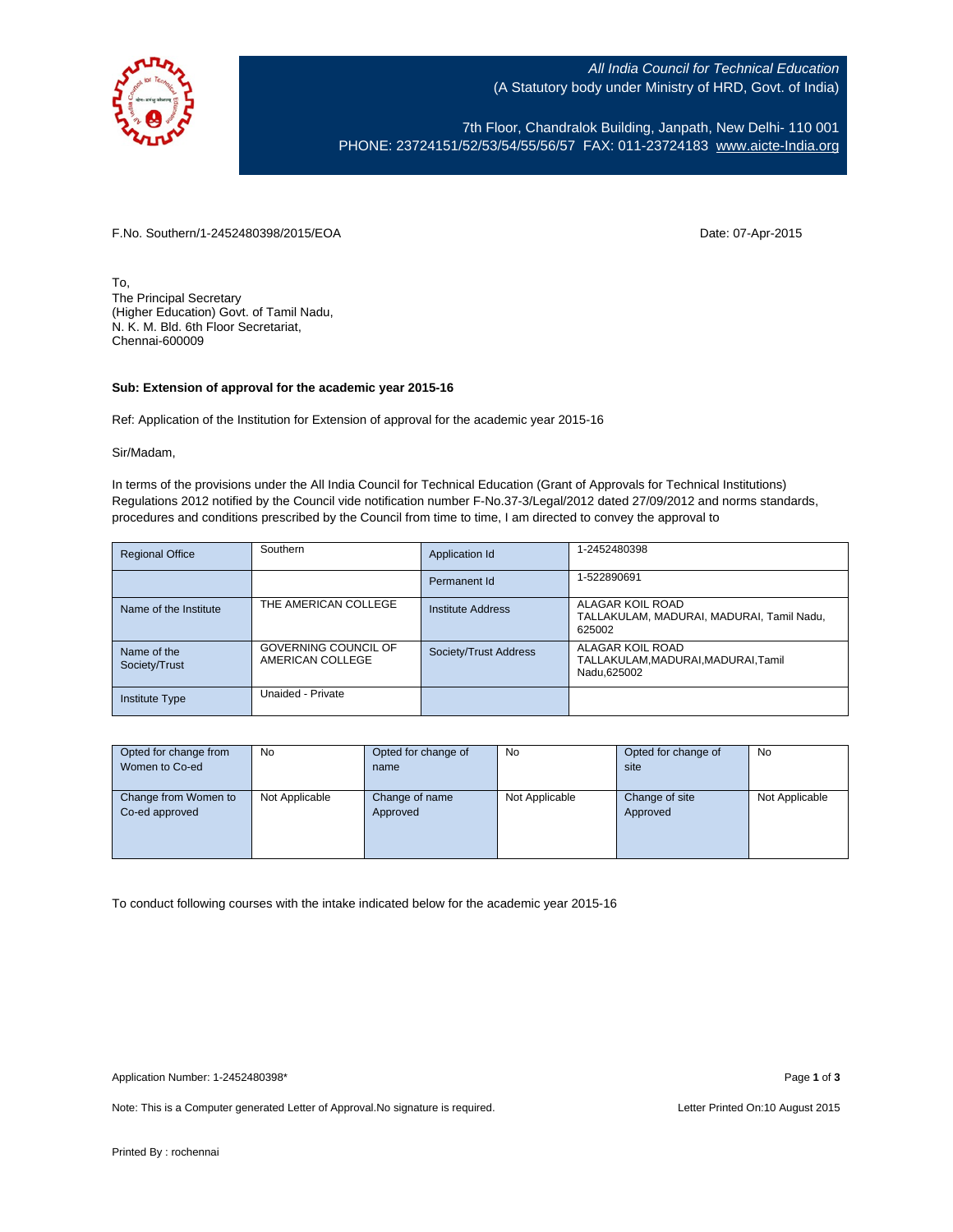## All India Council for Technical Education (A Statutory body under Ministry of HRD, Govt. of India)



7th Floor, Chandralok Building, Janpath, New Delhi- 110 001 PHONE: 23724151/52/53/54/55/56/57 FAX: 011-23724183 [www.aicte-India.org](http://www.aicte-india.org/)

| Application Id: 1-2452480398<br>Course<br><b>Shift</b><br>Program<br>Level |              |                             | <b>Affiliating Body</b><br>Time                               |                            | 5<br>ᡪ<br>$2014 -$                       | $\overline{p}$<br>59<br>Approve | status<br>Approval                       | status<br>Approval | Collaboration<br>status<br>त्त |                    |
|----------------------------------------------------------------------------|--------------|-----------------------------|---------------------------------------------------------------|----------------------------|------------------------------------------|---------------------------------|------------------------------------------|--------------------|--------------------------------|--------------------|
|                                                                            |              |                             |                                                               | Full/Part                  |                                          | Intake                          | Intake<br>$\frac{6}{2}$<br>$\frac{1}{2}$ | $\overline{g}$     | PIO                            | Foreign<br>Approva |
| <b>MANAGEMEN</b>                                                           | 1st<br>Shift | <b>POST</b><br>GRADUA<br>TE | <b>MASTERS IN</b><br><b>BUSINESS</b><br><b>ADMINISTRATION</b> | <b>FULL</b><br><b>TIME</b> | Madurai Kamraj<br>University,<br>Madurai | 60                              | 60                                       | <b>NA</b>          | <b>NA</b>                      | <b>NA</b>          |

Note: Validity of the course details may be verified at www.aicte-india.org>departments>approvals

The above mentioned approval is subject to the condition that THE AMERICAN COLLEGE shall follow and adhere to the Regulations, guidelines and directions issued by AICTE from time to time and the undertaking / affidavit given by the institution along with the application submitted by the institution on portal.

In case of any differences in content in this Computer generated Extension of Approval Letter, the content/information as approved by the Executive Council / General Council as available on the record of AICTE shall be final and binding.

Strict compliance of Anti-Ragging Regulation:- Approval is subject to strict compliance of provisions made in AICTE Regulation notified vide F. No. 37-3/Legal/AICTE/2009 dated July 1, 2009 for Prevention and Prohibition of Ragging in Technical Institutions. In case Institution fails to take adequate steps to Prevent Ragging or fails to act in accordance with AICTE Regulation or fails to punish perpetrators or incidents of Ragging, it will be liable to take any action as defined under clause 9(4) of the said Regulation.

> **Dr. Avinash S Pant Actg Chairman, AICTE**

Copy to:

- **1. The Regional Officer,** All India Council for Technical Education Shastri Bhawan 26, Haddows Road Chennai - 600 006, Tamil Nadu
- **2. The Director Of Technical Education,** Tamil Nadu

Application Number: 1-2452480398\* Page **2** of **3**

Note: This is a Computer generated Letter of Approval.No signature is required. Letter Printed On:10 August 2015